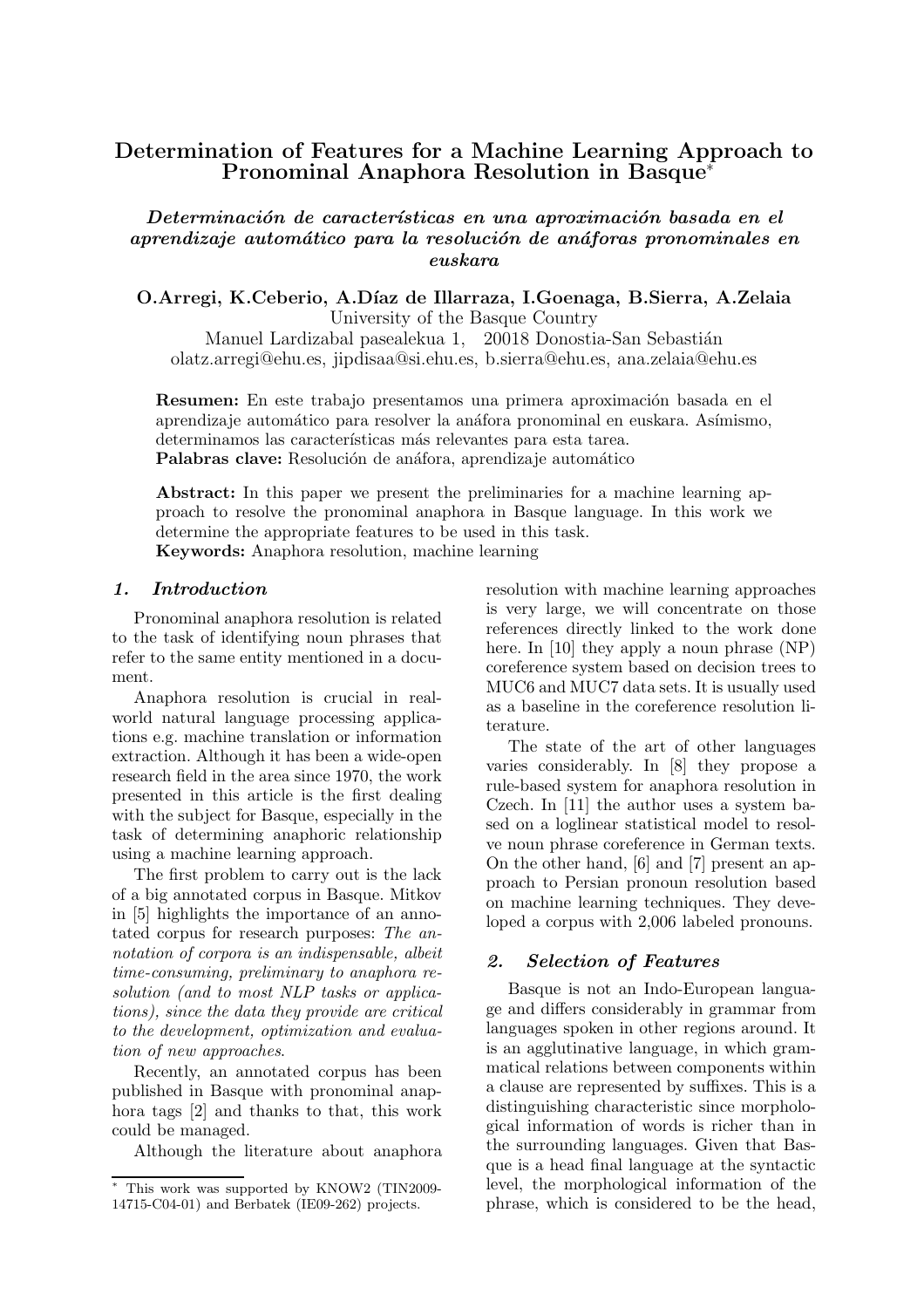is in the attached suffix. That is why morphosyntactic analysis is essential.

In this work we specifically focus on the pronominal anaphora; concretely, the demonstrative determiners when they behave as pronouns. In Basque there are not different forms for third person pronouns and demonstrative determiners are used as third person pronominals. There are three degrees of demonstratives that are closely related to the distance of the referent: hau (this/he/she/it), hori (that/he/she/it), hura (that/he/she/it). As we will see in the example of Section 2.2 demostratives in Basque do not allow to infer whether the referent is a person (he, she) or it is an impersonal one (it).

Moreover, there is no gender distinction in the Basque morphological system; the gender is not a valid feature to detect the antecedent of a pronominal anaphora.

## 2.1. Determination of Feature Vectors

In order to use a machine learning method, a suitable annotated corpus is needed. We use part of the Eus $3LB$  Corpus<sup>1</sup> which contains approximately 50.000 words from journalistic texts previously parsed. It contains 349 annotated pronominal anaphora.

In this work, we first focus on features obtainable with our linguistic processing system proposed in [1]. We can not use some of the common features used by most systems due to linguistic differences (i.e. gender). Nevertheless, we use some specific features that linguistic researchers consider important for this task.

The features are grouped in three categories: features of the anaphoric pronoun, features of the antecedent candidate, and features that describe the relationship between both.

Features of the anaphoric pronoun

 $f_1$  - dec\_ana: Declension case of anaphor.

 $f_2$  -  $sf_$ ana: Syntactic function of anaphor.  $f_3$  - phrase\_ana: Whether the anaphor has the phrase tag or not.

 $f_4$  - num ana: Number of anaphor.

**Features of the antecedent candidate** 

 $f<sub>5</sub>$  - word: Word of antecedent.

 $f_6$  - *lemma*: Lemma of antecedent.

 $f_7$  - cat np: Syntactic category of NP.

 $f_8$  - dec\_np: Declension case of NP.

 $f_9$  -  $num\_np$ : Number of NP.

 $f_{10}$  - *degree*: Degree of the NP that contains a comparative.

 $f_{11}$  - np: Whether the noun phrase is a simple NP or a composed NP.

 $f_{12}$  -  $sf_np$ : Syntactic function of NP.  $f_{13}$  - enti-np: Type of entity.

Relational features

 $f_{14}$  - *dist*: The distance between the anaphor and the antecedent candidate in terms of number of Noun Phrases.

 $f_{15}$  - same\_sent: If the anaphor and the antecedent candidate are in the same sentence.

 $f_{16}$  - same\_num: Besides to singular and plural numbers, there is another one in Basque: the indefinite. Thus, this feature has more than two possible values.

In summary we would like to remark that we include morphosyntactic information in our pronoun features such as the syntactic function it accomplishes, the kind of phrase it is, and its number. We also include the pronoun declension case. We use the same features for the antecedent candidate and we add the syntactic category and the degree of the noun phrase that contains a comparative. We also include information about name entities indicating the type (person, location and organization). The word and lemma of the noun phrase are also taken into account. The set of relational features includes three features: the distance between the anaphor and the antecedent candidate, a Boolean feature that shows whether they are in the same sentence or not, and the number agreement between them.

# 2.2. Generation of Training Instances

The method we use to create training instances is similar to the one explained in [10]. Positive instances are created for each annotated anaphor and its antecedent. Negative instances are created by pairing each annotated anaphor with each of its preceding noun phrases that are between the anaphor and the antecedent. When the antecedent candidate is composed, we use the information of the last word of the noun phrase to create the features due to the fact that in Basque this word is the one that contains the morphosyntactic information.

<sup>&</sup>lt;sup>1</sup>Eus3LB is part of the 3LB project [9]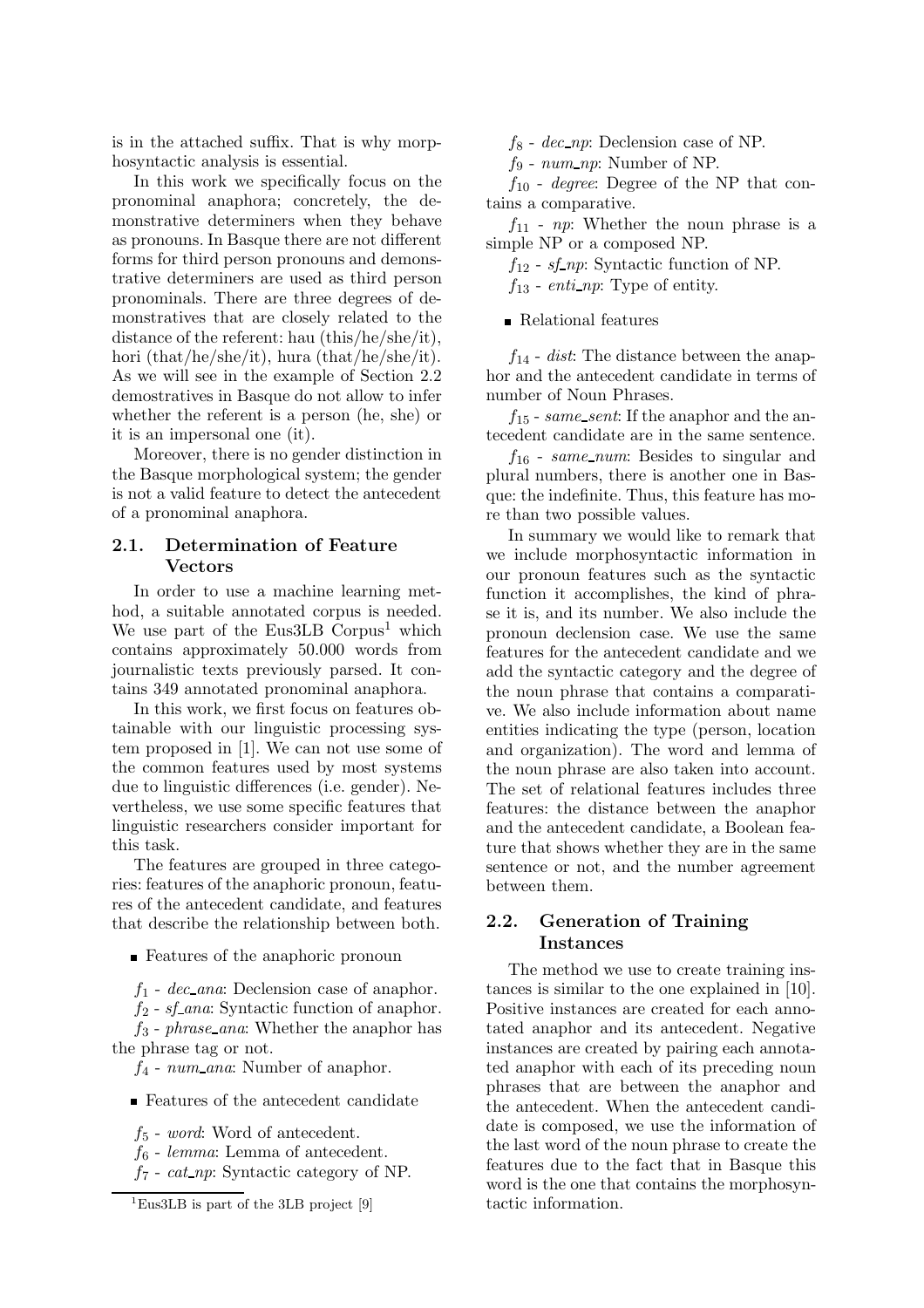In order to clarify the results of our system, we introduce the following example:

Ben Amor ere ez da Mundiala amaitu arte etorriko Irunera, honek ere Tunisiarekin parte hartuko baitu Mundialean.

(Ben Amor is not coming to Irun before the world championship is finished, since he will play with Tunisia in the World Championship).

The word honek (he) in bold is the anaphor and Ben Amor its antecedent. The noun phrases between them are Mundiala and Irunera. The next table shows the generation of training instances from the example.

| Antecedent | Anaphor         | Positive |
|------------|-----------------|----------|
| Ben Amor   | honek $(he/it)$ |          |
| Mundiala   | honek $(he/it)$ |          |
| Irunera    | honek $(he/it)$ |          |

Generating the training instances in that way, we obtained a corpus with 968 instances; 349 of them are positive, and the rest, 619, negatives.

# 3. Evaluation

In order to evaluate the performance of our system, we use the above mentioned corpus. Due to the size of the corpus, a 10 fold cross-validation is performed. It is worth to say that we are trying to increase the size of the corpus.

We consider different machine learning paradigms from Weka toolkit [3] in order to find the best system for the task. The classifiers used are: SVM (polynomial kernel), Multilayer Perceptron, Naïve Bayes  $(NB)$ , k-NN  $(k = 1)$ , Random Forest (RF), NB-Tree and Voting Feature Intervals (VFI). We tried some other traditional methods like rules or simple decision trees, but they do not report good results for our corpus.

Table 1. shows the results obtained with these classifiers.

|            | Precision | Recall | F-measure |
|------------|-----------|--------|-----------|
| <b>VFI</b> | 0,653     | 0,673  | 0,663     |
| Perceptron | 0,692     | 0,682  | 0,687     |
| RF         | 0,666     | 0,702  | 0,683     |
| <b>SVM</b> | 0,803     | 0,539  | 0,645     |
| $NB-tree$  | 0,771     | 0,559  | 0,648     |
| NB         | 0,737     | 0,587  | 0,654     |
| $k-NN$     | 0,652     | 0,616  | 0,633     |

Cuadro 1: Results of different algorithms

The best result is obtained by using the Multilayer Perceptron algorithm, F-measure 68.7 %. In general, precision obtained is higher than recall. The best precision is obtained with SVM  $(80.3\%)$ , followed by NBtree  $(77.1\%)$ . In both cases, the recall is similar, 53.9 % and 55.9 %.

These results are not directly comparable with those obtained for other languages such as English, but we think they are a good baseline for Basque language. We must emphasize that only the pronominal anaphora is treated here, so actual comparisons are difficult.

#### 4. Contribution of Features Used

To better understand which of the features used are more efficient, we evaluate the weight of attributes by different measurements: Information Gain, Relief algorithm, Symmetrical Uncertainty, Chi Squared statistic, and Gain Ratio. The order of features derive from each of the measurements is quite similar in all cases except for the Relief algorithm [4]. Although the first four features are the same in all cases (with slight order variations), the Relief algorithm shows a different order beyond the fifth feature, giving more weight to *word* or *lemma* features than to others relating to anaphor.

Fig. 1. shows the weights of these features taking into account all the measurements used.



Figura 1: The average weight of features

As expected, the features word and lemma do not contribute much to the classification process, and we can say that, in general, features relating to the anaphor are not very important for this task, while relational features like *same\_num* (agreement in number) or dist (distance) appeared to be important. Moreover, all measurements show that features corresponding to the noun phrase are meaningful for this task, as indicated by other authors  $([8], [10])$ .